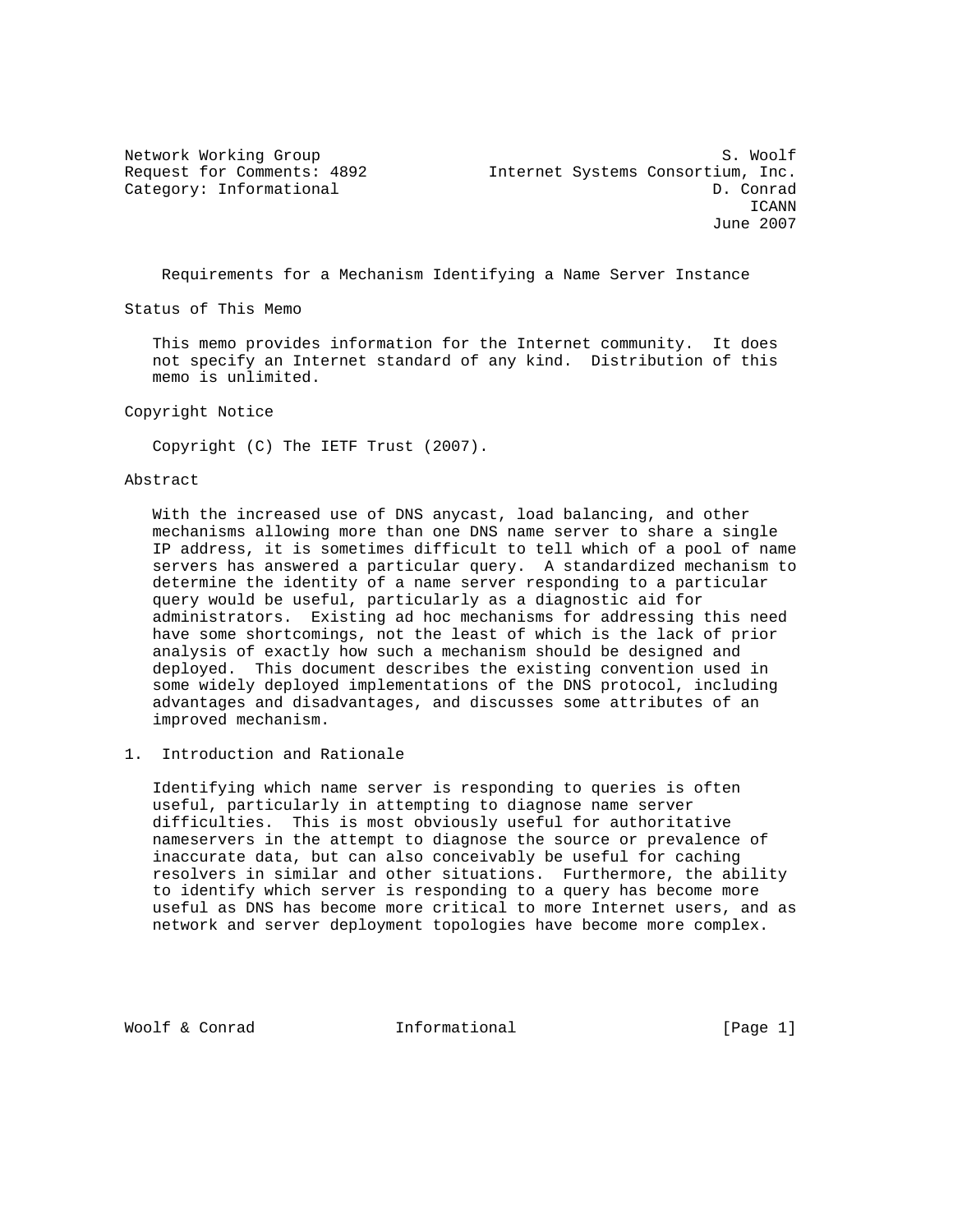The conventional means for determining which of several possible servers is answering a query has traditionally been based on the use of the server's IP address as a unique identifier. However, the modern Internet has seen the deployment of various load balancing, fault-tolerance, or attack-resistance schemes such as shared use of unicast IP addresses as documented in [RFC3258]. An unfortunate side effect of these schemes has been to make the use of IP addresses as identifiers associated with DNS (or any other) service somewhat problematic. Specifically, multiple dedicated DNS queries may not go to the same server even though sent to the same IP address. Non-DNS methods such as ICMP ping, TCP connections, or non-DNS UDP packets (such as those generated by tools like "traceroute"), etc., may well be even less certain to reach the same server as the one which receives the DNS queries.

 There is a well-known and frequently-used technique for determining an identity for a nameserver more specific than the possibly-non unique "server that answered the query I sent to IP address A.B.C.D". The widespread use of the existing convention suggests a need for a documented, interoperable means of querying the identity of a nameserver that may be part of an anycast or load-balancing cluster. At the same time, however, it also has some drawbacks that argue against standardizing it as it's been practiced so far.

2. Existing Conventions

 For some time, the commonly deployed Berkeley Internet Name Domain (BIND) implementation of the DNS protocol suite from the Internet Systems Consortium [BIND] has supported a way of identifying a particular server via the use of a standards-compliant, if somewhat unusual, DNS query. Specifically, a query to a recent BIND server for a TXT resource record in class 3 (CHAOS) for the domain name "HOSTNAME.BIND." will return a string that can be configured by the name server administrator to provide a unique identifier for the responding server. (The value defaults to the result of a gethostname() call). This mechanism, which is an extension of the BIND convention of using CHAOS class TXT RR queries to sub-domains of the "BIND." domain for version information, has been copied by several name server vendors.

 A refinement to the BIND-based mechanism, which dropped the implementation-specific label, replaces "BIND." with "SERVER.". Thus the query label to learn the unique name of a server may appear as "ID.SERVER.".

 (For reference, the other well-known name used by recent versions of BIND within the CHAOS class "BIND." domain is "VERSION.BIND.". A query for a CHAOS TXT RR for this name will return an

Woolf & Conrad **Informational Informational** [Page 2]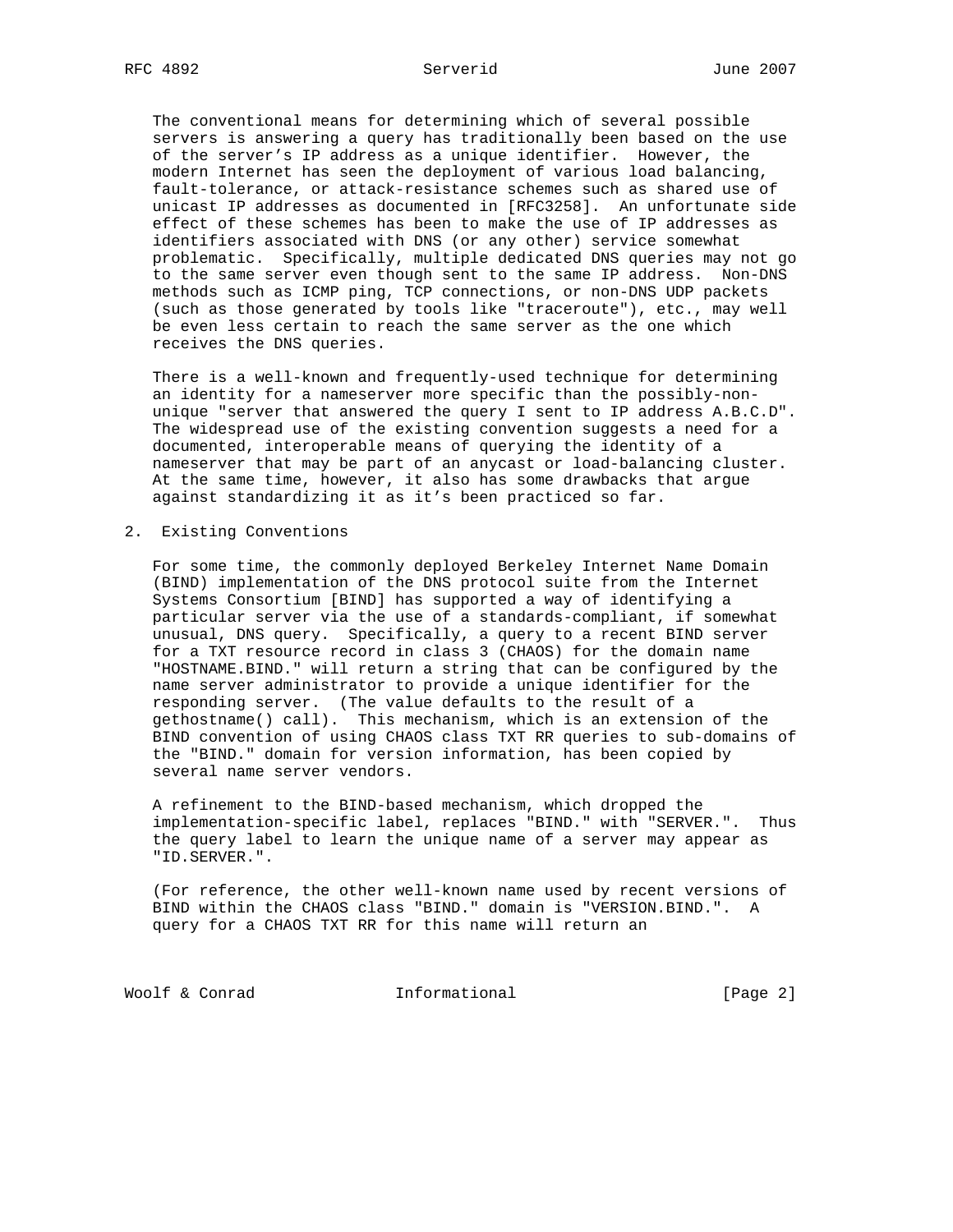administratively defined string which defaults to the software version of the server responding. This is, however, not generally implemented by other vendors.)

## 2.1. Advantages

 There are several valuable attributes to this mechanism, which account for its usefulness.

- 1. The "HOSTNAME.BIND." or "ID.SERVER." query response mechanism is within the DNS protocol itself. An identification mechanism that relies on the DNS protocol is more likely to be successful (although not guaranteed) in going to the same system as a "normal" DNS query.
- 2. Since the identity information is requested and returned within the DNS protocol, it doesn't require allowing any other query mechanism to the server, such as holes in firewalls for otherwise-unallowed ICMP Echo requests. Thus it is likely to reach the same server over a path subject to the same routing, resource, and security policy as the query, without any special exceptions to site security policy.
- 3. It is simple to configure. An administrator can easily turn on this feature and control the results of the relevant query.
- 4. It allows the administrator complete control of what information is given out in the response, minimizing passive leakage of implementation or configuration details. Such details are often considered sensitive by infrastructure operators.

# 2.2. Disadvantages

 At the same time, there are some serious drawbacks to the CHAOS/TXT query mechanism that argue against standardizing it as it currently operates.

- 1. It requires an additional query to correlate between the answer to a DNS query under normal conditions and the supposed identity of the server receiving the query. There are a number of situations in which this simply isn't reliable.
- 2. It reserves an entire class in the DNS (CHAOS) for what amounts to one zone. While CHAOS class is defined in [RFC1034] and [RFC1035], it's not clear that supporting it solely for this purpose is a good use of the namespace or of implementation effort.

Woolf & Conrad **Informational** [Page 3]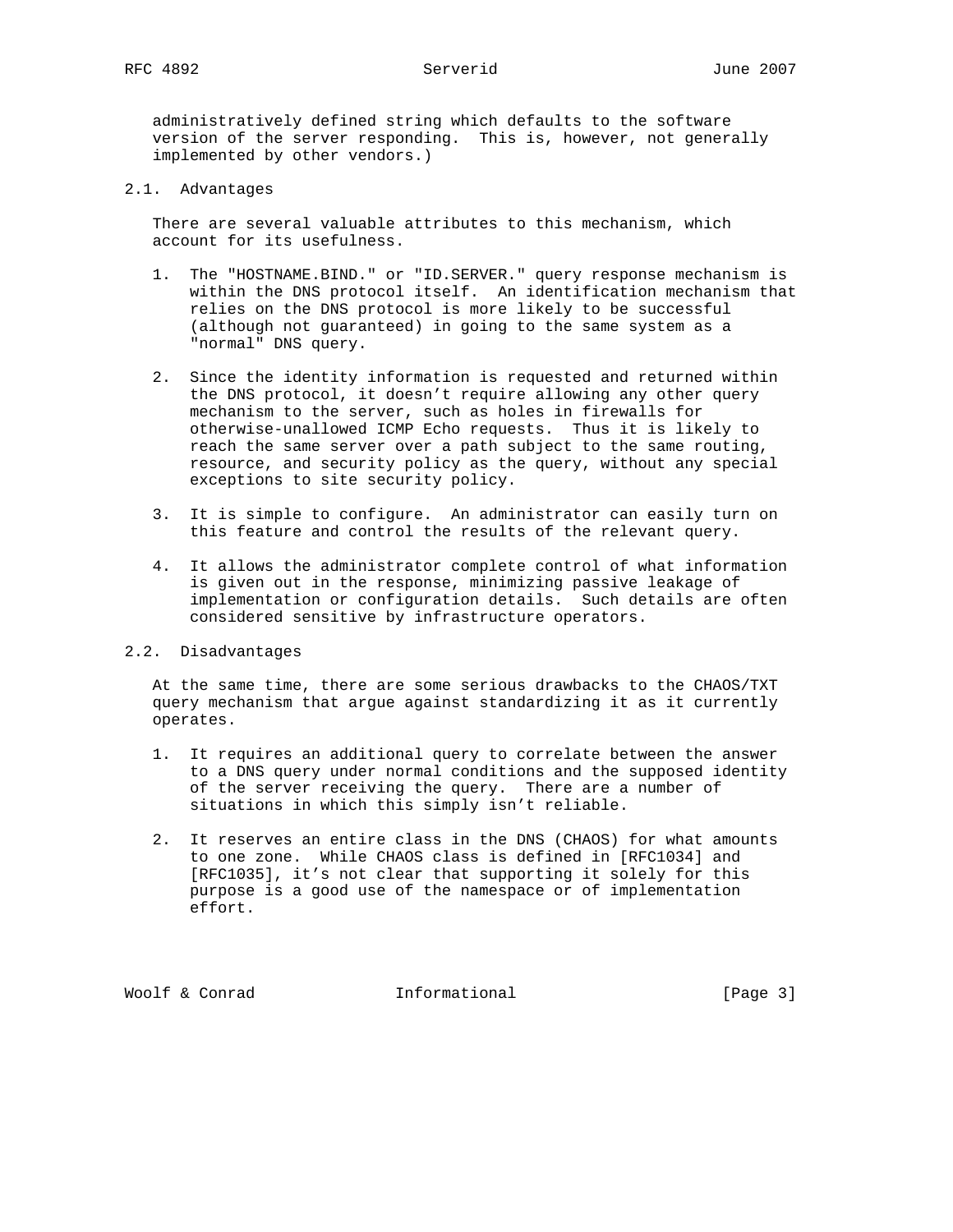- 3. The initial and still common form, using "BIND.", is implementation specific. BIND is one DNS implementation. At the time of this writing, it is probably most prevalent for authoritative servers. This does not justify standardizing on its ad hoc solution to a problem shared across many operators and implementors. Meanwhile, the aforementioned refinement changes the query label but preserves the ad hoc CHAOS/TXT mechanism.
- 4. There is no convention or shared understanding of what information an answer to such a query for a server identity could or should contain, including a possible encoding or authentication mechanism.
- 5. Hypothetically, since DNSSEC has been defined to cover all DNS classes, the TXT RRs returned in response to the "ID.SERVER." query could be signed, which has the advantages described in [RFC4033]. However, since DNSSEC deployment for the CHAOS class is neither existent nor foreseeable, and since the "ID.SERVER." TXT RR is expected to be unique per server, this would be impossible in practice.

 The first of the listed disadvantages may be technically the most serious. It argues for an attempt to design a good answer to the problem, "I need to know what nameserver is answering my queries", not simply a convenient one.

3. Characteristics of an Implementation Neutral Convention

 The discussion above of advantages and disadvantages to the "HOSTNAME.BIND." mechanism suggest some requirements for a better solution to the server identification problem. These are summarized here as guidelines for any effort to provide appropriate protocol extensions:

- 1. The mechanism adopted must be in-band for the DNS protocol. That is, it needs to allow the query for the server's identifying information to be part of a normal, operational query. It should also permit a separate, dedicated query for the server's identifying information. But it should preserve the ability of the CHAOS/TXT query-based mechanism to work through firewalls and in other situations where only DNS can be relied upon to reach the server of interest.
- 2. The new mechanism should not require dedicated namespaces or other reserved values outside of the existing protocol mechanisms for these, i.e., the OPT pseudo-RR. In particular, it should not propagate the existing drawback of requiring support for a CLASS

Woolf & Conrad **Informational** [Page 4]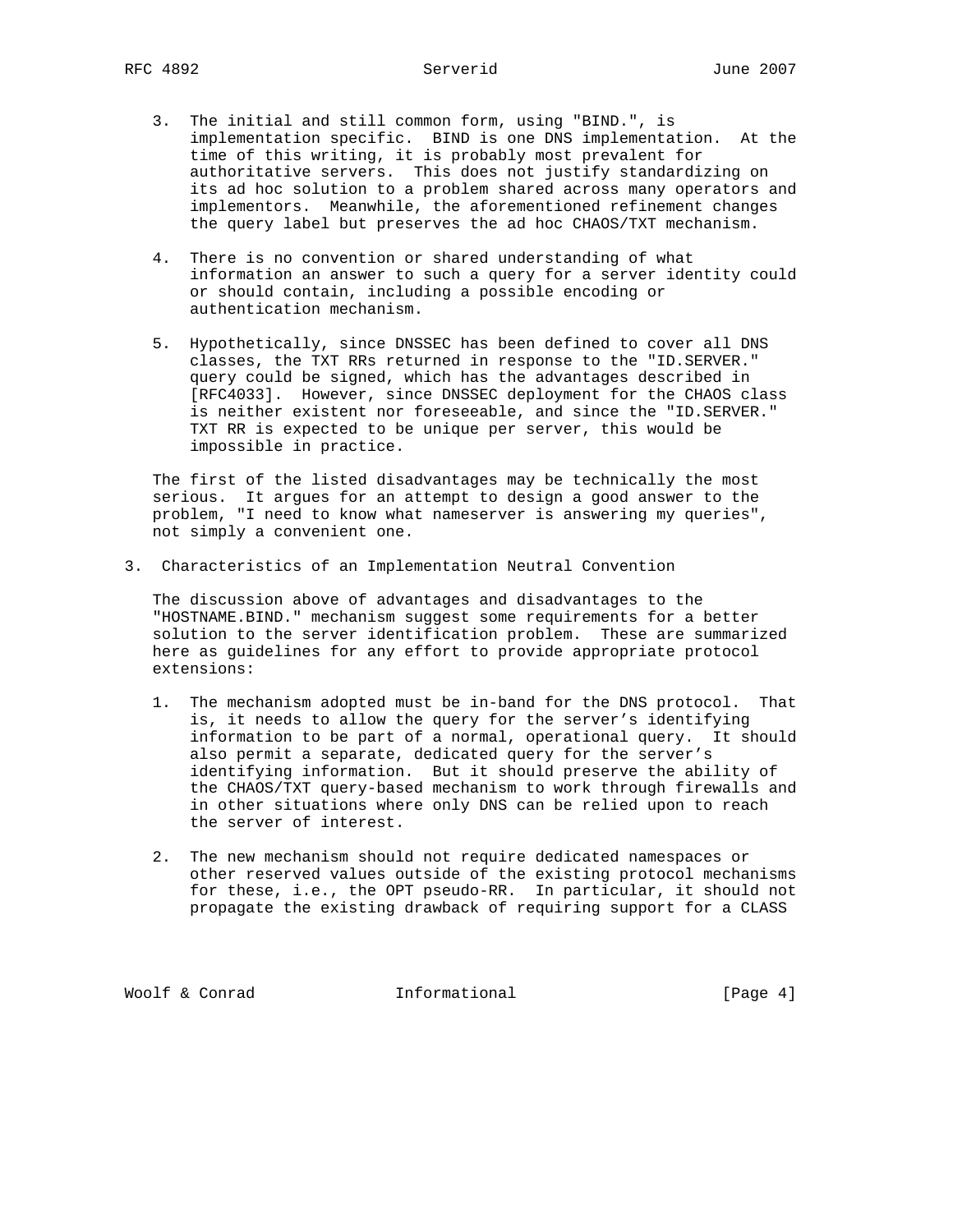and top level domain in the authoritative server (or the querying tool) to be useful.

- 3. Support for the identification functionality should be easy to implement and easy to enable. It must be easy to disable and should lend itself to access controls on who can query for it.
- 4. It should be possible to return a unique identifier for a server without requiring the exposure of information that may be non public and considered sensitive by the operator, such as a hostname or unicast IP address maintained for administrative purposes.
- 5. It should be possible to authenticate the received data by some mechanism analogous to those provided by DNSSEC. In this context, the need could be met by including encryption options in the specification of a new mechanism.
- 6. The identification mechanism should not be implementation specific.
- 4. IANA Considerations

 This document proposes no specific IANA action. Protocol extensions, if any, to meet the requirements described are out of scope for this document. A proposed extension, specified and adopted by normal IETF process, is described in [NSID], including relevant IANA action.

5. Security Considerations

 Providing identifying information as to which server is responding to a particular query from a particular location in the Internet can be seen as information leakage and thus a security risk. This motivates the suggestion above that a new mechanism for server identification allow the administrator to disable the functionality altogether or partially restrict availability of the data. It also suggests that the server identification data should not be readily correlated with a hostname or unicast IP address that may be considered private to the nameserver operator's management infrastructure.

 Propagation of protocol or service meta-data can sometimes expose the application to denial of service or other attack. As the DNS is a critically important infrastructure service for the production Internet, extra care needs to be taken against this risk for designers, implementors, and operators of a new mechanism for server identification.

Woolf & Conrad **Informational Informational** [Page 5]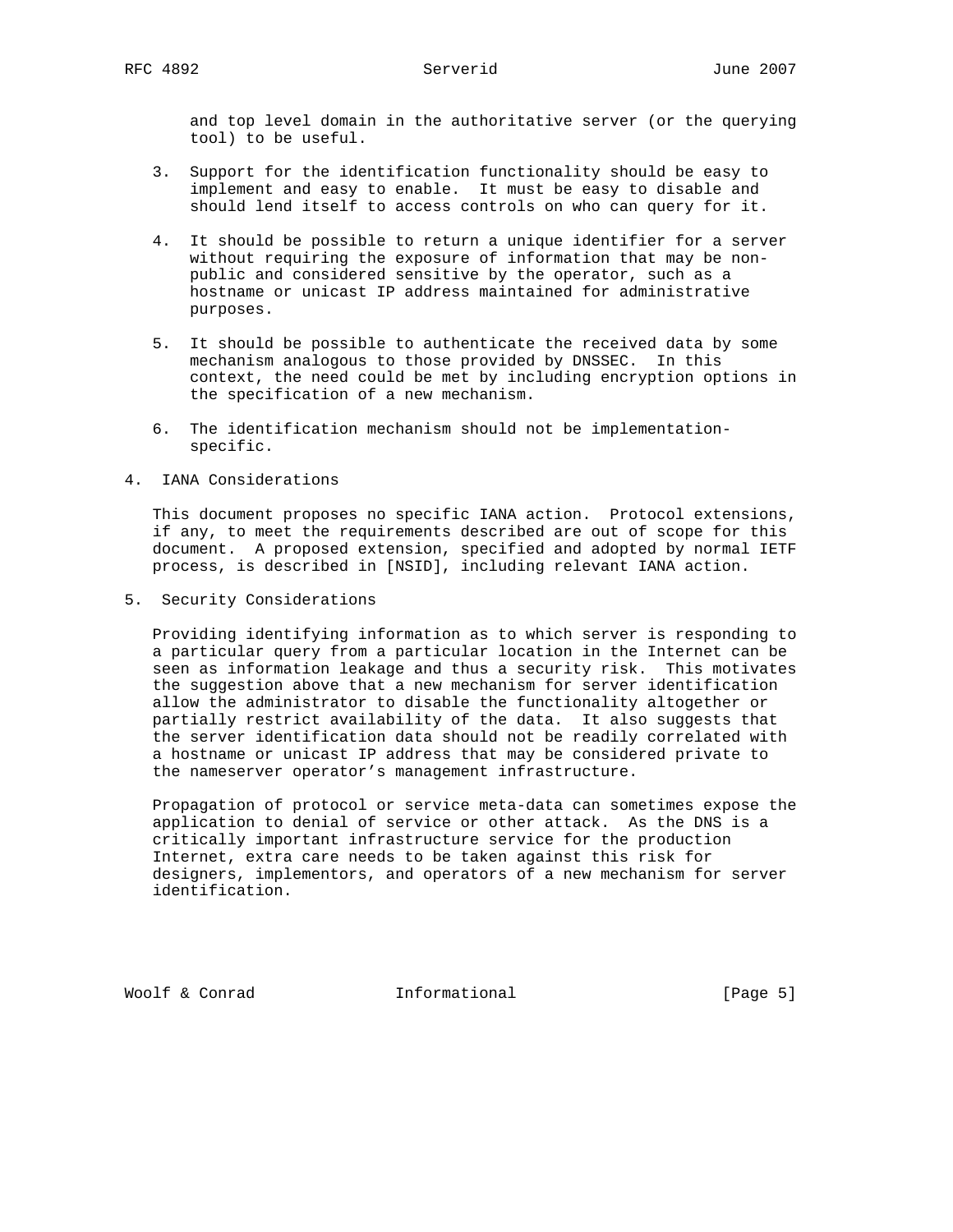Both authentication and confidentiality of server identification data are potentially of interest to administrators -- that is, operators may wish to make such data available and reliable to themselves and their chosen associates only. This constraint would imply both an ability to authenticate it to themselves and to keep it private from arbitrary other parties, which leads to characteristics 4 and 5 of an improved solution.

## 6. Acknowledgements

 The technique for host identification documented here was initially implemented by Paul Vixie of the Internet Software Consortium in the Berkeley Internet Name Daemon package. Comments and questions on earlier versions were provided by Bob Halley, Brian Wellington, Andreas Gustafsson, Ted Hardie, Chris Yarnell, Randy Bush, and members of the ICANN Root Server System Advisory Committee. The newest version takes a significantly different direction from previous versions, owing to discussion among contributors to the DNSOP working group and others, particularly Olafur Gudmundsson, Ed Lewis, Bill Manning, Sam Weiler, and Rob Austein.

- 7. References
- 7.1. Normative References
- [RFC1034] Mockapetris, P., "Domain Names Concepts and Facilities", STD 13, RFC 1034, November 1987.
	- [RFC1035] Mockapetris, P., "Domain Names Implementation and Specification", STD 13, RFC 1035, November 1987.
	- [RFC3258] Hardie, T., "Distributing Authoritative Name Servers via Shared Unicast Addresses", RFC 3258, April 2002.

## 7.2. Informative References

- [BIND] ISC, "BIND 9 Configuration Reference".
- [NSID] Austein, R., "DNS Name Server Identifier Option (NSID)", Work in Progress, June 2006.
- [RFC4033] Arends, R., Austein, R., Larson, M., Massey, D., and S. Rose, "DNS Security Introduction and Requirements", RFC 4033, March 2005.

Woolf & Conrad **Informational Informational** [Page 6]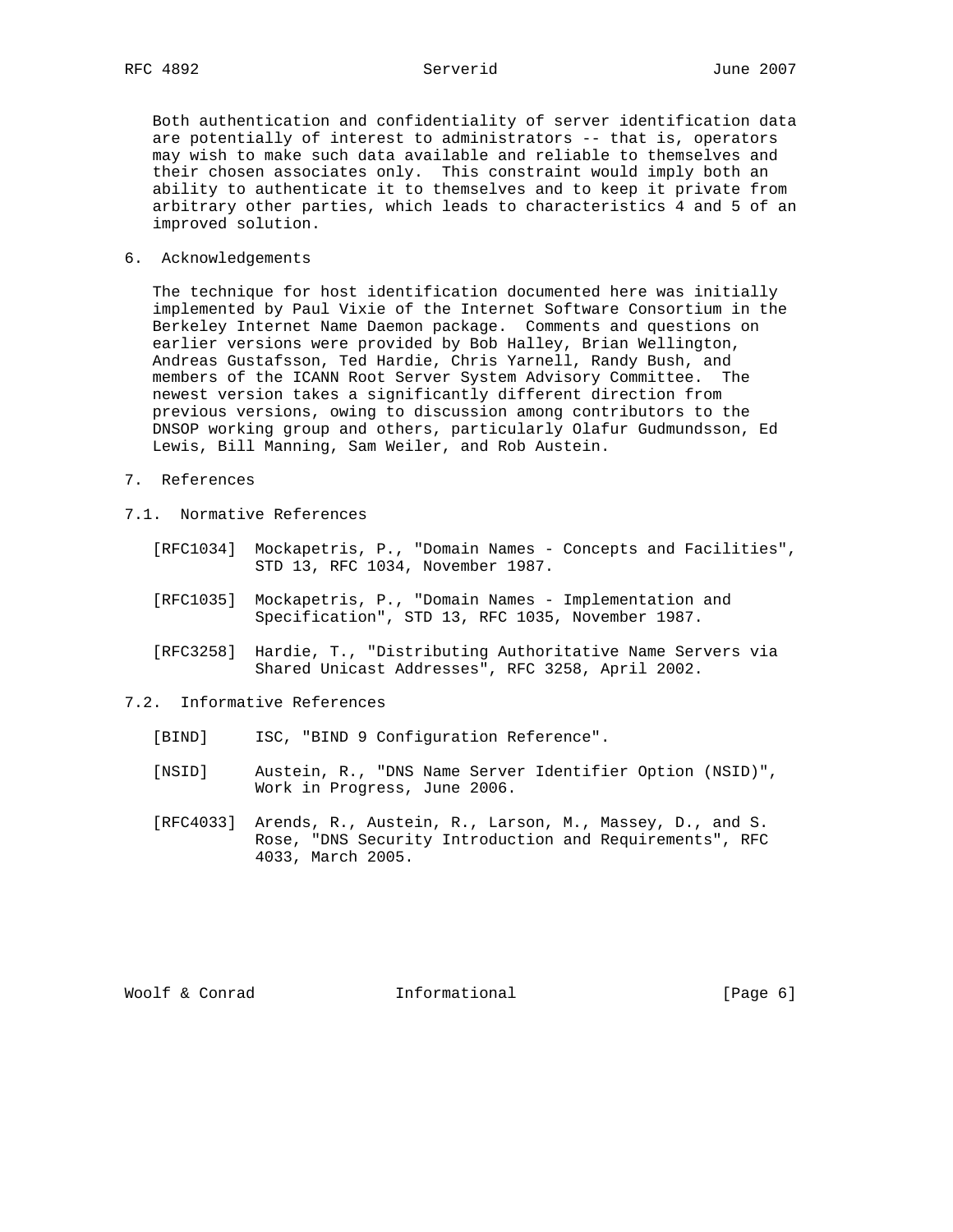Authors' Addresses

 Suzanne Woolf Internet Systems Consortium, Inc. 950 Charter Street Redwood City, CA 94063 US

 Phone: +1 650 423-1333 EMail: woolf@isc.org URI: http://www.isc.org/

 David Conrad ICANN 4676 Admiralty Way Marina del Rey, CA 90292 US

 Phone: +1 310 823 9358 EMail: david.conrad@icann.org URI: http://www.iana.org/